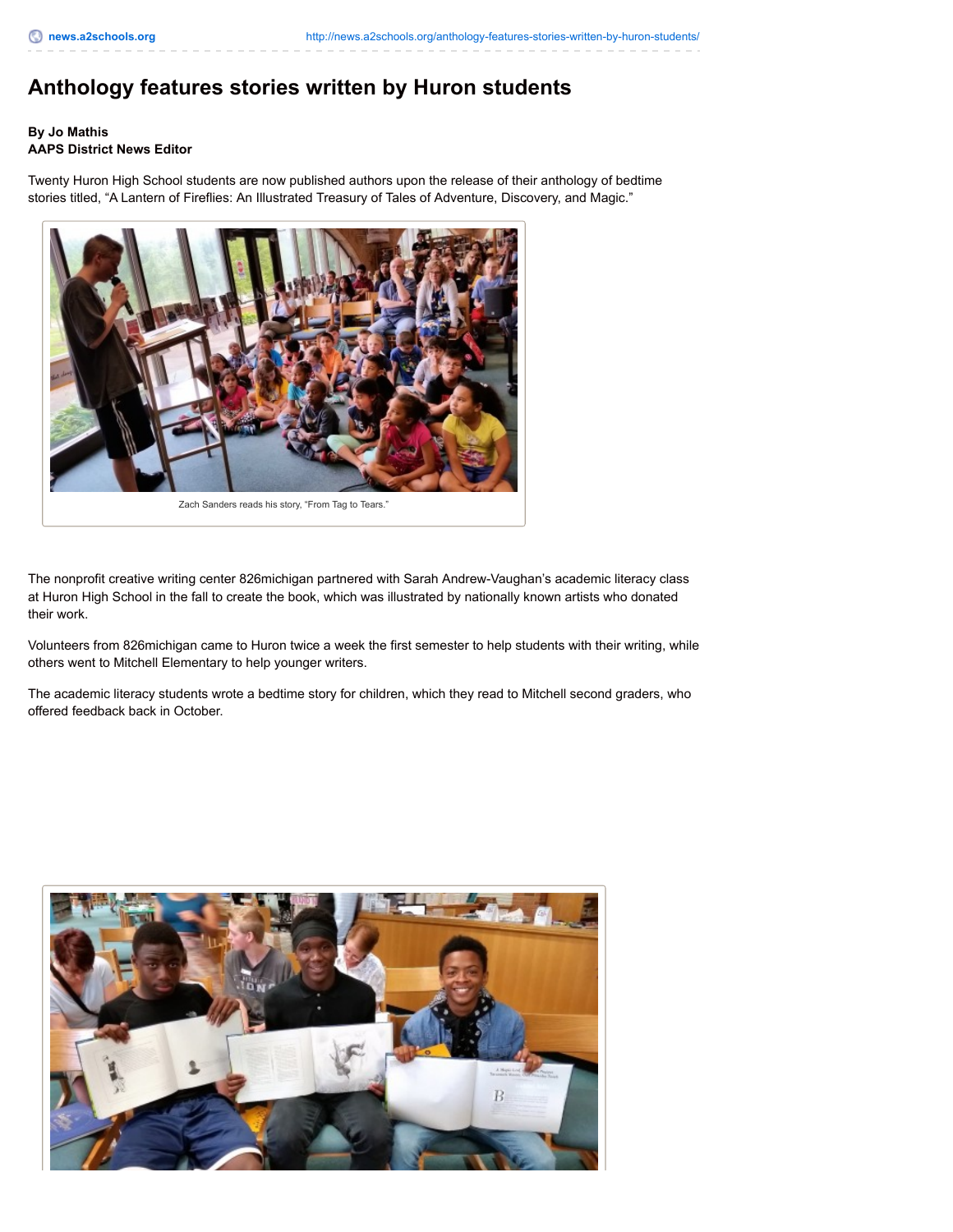

The teen authors then met again recently with the Mitchell students for the book unveiling, student readings, book signing, and a pizza lunch.



Alexus Phelan, who'll be a junior next year at Huron, read the story she wrote based on her little sister Xyla.



Her advice to other would-be writers?

"You want to be confident in what you write," said Alexus. "Sometimes I'd be thinking, `Oh, this story isn't good enough.' You have to think of stuff that will make it better, work hard, and believe that you can make it work. Be confident."

Alexus said that while she didn't initially think she needed to be in the class, she's glad she was.

"It helped me progress into being a better writer," she said.